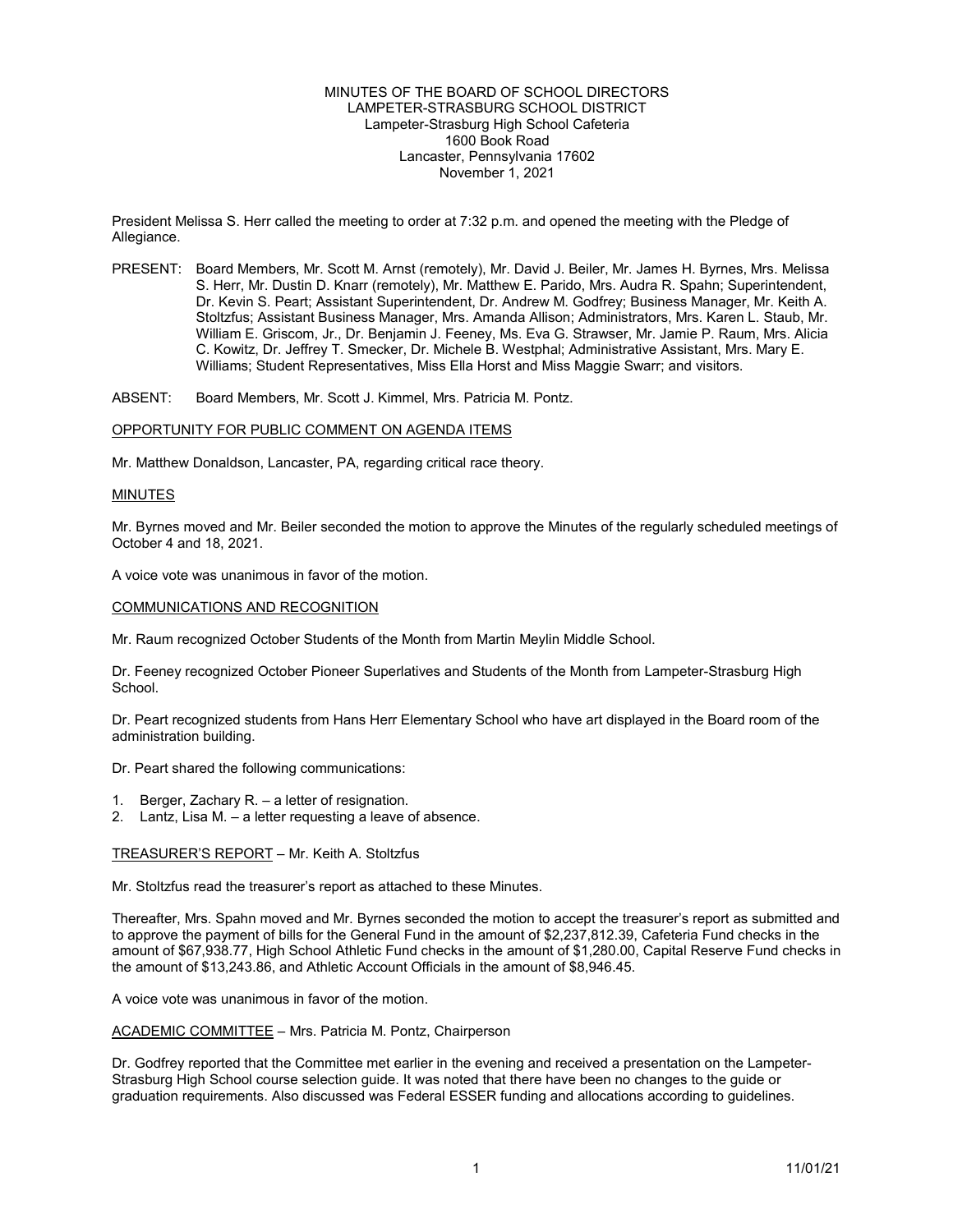# BUILDINGS AND GROUNDS COMMITTEE – Mr. David J. Beiler, Chairperson

Mr. Beiler reported that the Committee met on October 18, 2021, and discussed the future of the Strasburg Elementary Building. Mr. Davis provided update on the building and Mr. Stoltzfus provided an update on interest from a local private school. The Committee asked administration to review different options and getting the property appraised. No decisions were made as the Committee continues to explore the potential early childhood/kindergarten building.

BOARD OF REVIEW COMMITTEE – Mrs. Melissa S. Herr, Chairperson

No report.

FINANCE COMMITTEE – Mr. Scott J. Kimmel, Chairperson

Mr. Stoltzfus reported that the Committee met on October 12, 2021, and discussed 2020-2021 financial results, current year projections, and looking to next year.

PERSONNEL COMMITTEE – Mr. James H. Byrnes, Chairperson

Mr. Byrnes reported that the Committee recommends all agenda items for approval.

CURRICULAR ISSUES AND FEDERAL PROGRAMS – Dr. Andrew M. Godfrey, Representative

Dr. Godfrey reported that annual Title I fall parent meeting was held with 65 parents attending virtually.

# LANCASTER COUNTY ACADEMY JOINT OPERATING COMMITTEE

Mr. Beiler shared that Dr. Robin Felty will be taking over as Superintendent of Record. Mr. Beiler praised Dr. Ryan McFadden for the great job he is doing and shared that a second location as opened near Donegal.

STUDENT REPRESENTATIVES – Miss Ella Horst, Miss Maggie Swarr

Miss Swarr shared events at Lampeter Elementary School including the outdoor fire safety assembly, fall themed activities including pumpkin math, and other activities including sport shirt day and "orange you glad you read" day.

At Hans Herr Elementary School, the annual pioneer dash was held to raise money for the Hans Herr PTO and fourth grade held their annual idiom day,

Miss Swarr concluded her report sharing events at Martin Meylin Middle School including, the sixth grade annual block party, the annual fundraiser selling cookie dough to raise money for the Martin Meylin student fund, and the upcoming book fair.

Miss Horst reported on events at Lampeter-Strasburg High School including the first senior blood drive for the school year, hall of fame night with four alumni being inducted, 2021 homecoming spirit week including spirit themed days, the powder puff football game with 2021 homecoming king being announced, the homecoming football game with homecoming queen crowned at halftime and the success of the annual homecoming dance that took place outside. The High School hosted the PSAT exam and congratulated seniors who were selected as 2021 National Merit Scholarship Corporation Commended students. Miss Horst also reported on the success of the club fair. She concluded her report sharing on fall sports standings and upcoming events including the orchestra concert and fall play.

### APPROVAL OF RESIGNATIONS

Mr. Byrnes moved and Mr. Parido seconded the motion to approve a resignation from Zachary R. Berger, kitchen helper, Lampeter Elementary School and Hans Herr Elementary School, retroactively effective to October 4, 2021.

A voice vote was unanimous in favor of the motion.

## APPROVAL OF EMPLOYMENT – PROFESSIONAL

Mr. Byrnes moved and Mr. Parido seconded the motion to approve the employment of Jennifer M. Rimert as a longterm substitute school nurse at Lampeter-Strasburg High School effective November 1, 2021, through the end of the 2021-2022 school year. pending the receipt of emergency certification. Her daily compensation will be \$294.08 based upon Step 1, Level B, of the District compensation agreement, pending receipt of PDE 01 Emergency Certification.

A voice vote was unanimous in favor of the motion.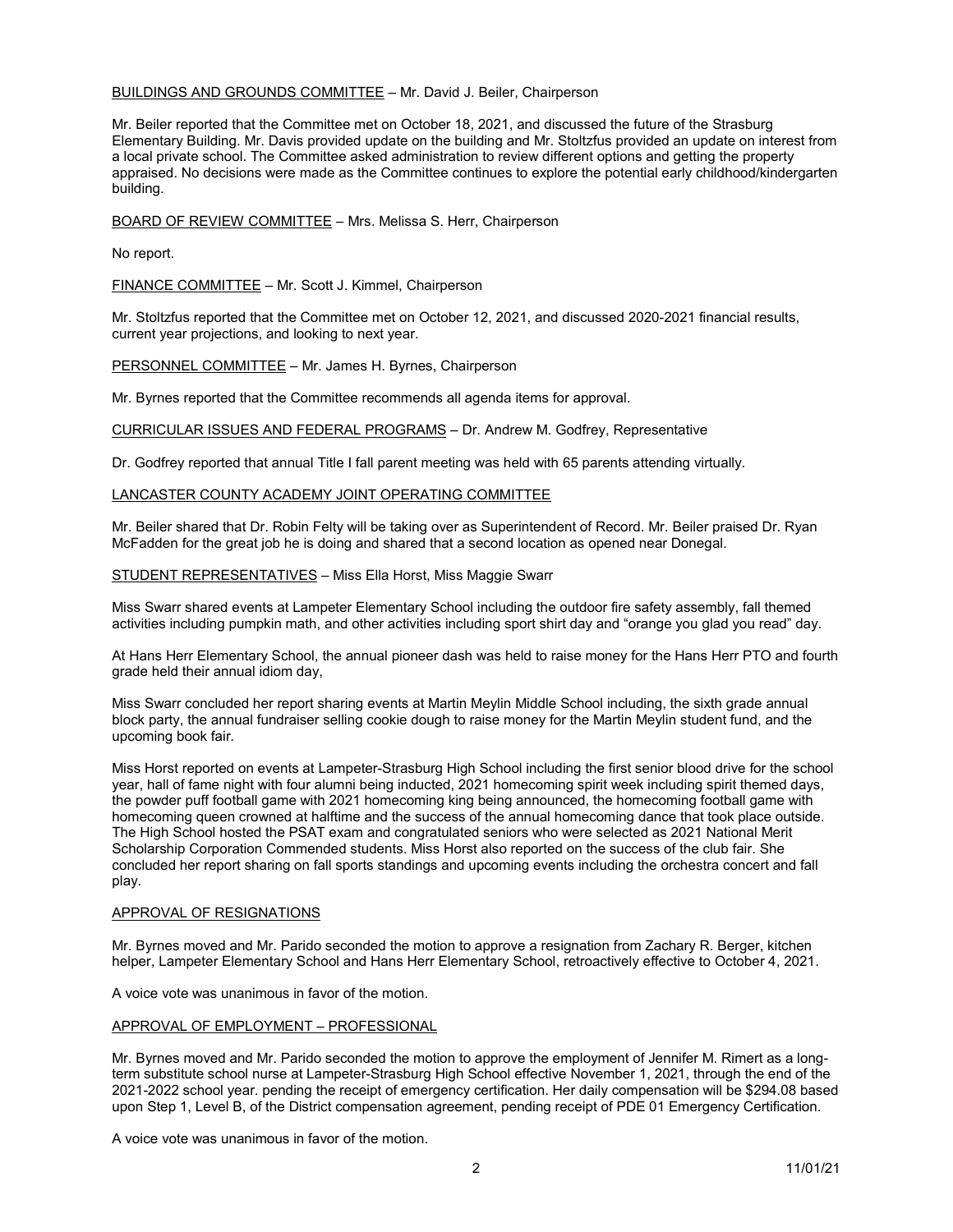# APPROVAL OF EMPLOYMENT – SALARY EXEMPT

Mr. Byrnes moved and Mr. Parido seconded the motion to approve the employment of Michael M. Keene as Network and Systems Administrator for Lampeter-Strasburg School District. Mr. Keene will be a 12-month salary exempt employee assigned to Lampeter-Strasburg High School effective November 2, 2021. His annual compensation will be \$81,215.

A voice vote was unanimous in favor of the motion.

#### APPROVAL OF EMPLOYMENT – SUPPORT

Mr. Byrnes moved and Mr. Parido seconded the motion to approve the employment of the following individuals in support or non-permanent positions:

- a. Nancy Z. Fisher, SACC group supervisor, Lampeter Elementary School. Ms. Fisher will be employed as a category E support employee and will be compensated at \$12.28 per hour retroactively effective to October 25, 2021.
- b. Mae E. Gunderson, part-time custodian, Martin Meylin Middle School. Ms. Gunderson will be employed as a category D support employee and will be compensated at \$12.28 per hour retroactively to October 18, 2021.
- c. Randal M. Hess, District mechanic, District Maintenance Building. Mr. Hess will be employed as a category A support employee and will be compensated at \$24.00 per hour effective November 1, 2021.
- d. Megan L. LaFon, kitchen helper, Lampeter Elementary School. Ms. LaFon will be employed as a category E support employee and will be compensated at \$11.03 per hour retroactively effective to October 7, 2021.
- e. Andrea L. McCardell, part-time receptionist/attendance secretary, Martin Meylin Middle School. Ms. McCardell will be employed as a category C support employee and will be compensated at \$13.80 per hour retroactively effective to October 25, 2021.
- f. Jason S. McComsey, part-time custodian, Lampeter-Strasburg High School. Mr. McComsey will be employed as a category D support employee and will be compensated at \$12.28 per hour retroactively effective to October 18, 2021.
- g. Amanda L. Minchhoff, SACC assistant group supervisor, Lampeter Elementary School. Ms. Minchhoff will be employed as a category D support employee and will be compensated at \$11.74 per hour retroactively effective to October 20, 2021.
- h. Kimberly A. Rinier, kitchen helper, Lampeter-Strasburg High School. Ms. Rinier will be employed as a category D support employee and will be compensated at \$11.03 per hour retroactively effective to October 13, 2021.
- i. Rebecca K. Sprout, guidance secretary, Lampeter-Strasburg High School. Ms. Sprout will be employed as a category A support employee and will be compensated at \$18.00 per hour retroactively effective to October 12, 2021.

A voice vote was unanimous in favor of the motion.

# APPROVAL OF A CHANGE OF STATUS

Mr. Byrnes moved and Mr. Parido seconded the motion to approve a change of status for Meghan N. Oyler, SACC aide, Lampeter Elementary School. Ms. Oyler will become a SACC assistant group supervisor at Lampeter Elementary School effective November 2, 2021. She will remain a category C support employee and compensated hourly at \$11.36.

A voice vote was unanimous in favor of the motion.

### APPROVAL OF LEAVE OF ABSENCE

Mr. Byrnes moved and Mr. Parido seconded the motion to approve a leave of absence for Lisa M. Lantz, kitchen helper, Lampeter-Strasburg High School, retroactively effective to October 18, 2021, through December 31, 2021.

A voice vote was unanimous in favor of the motion.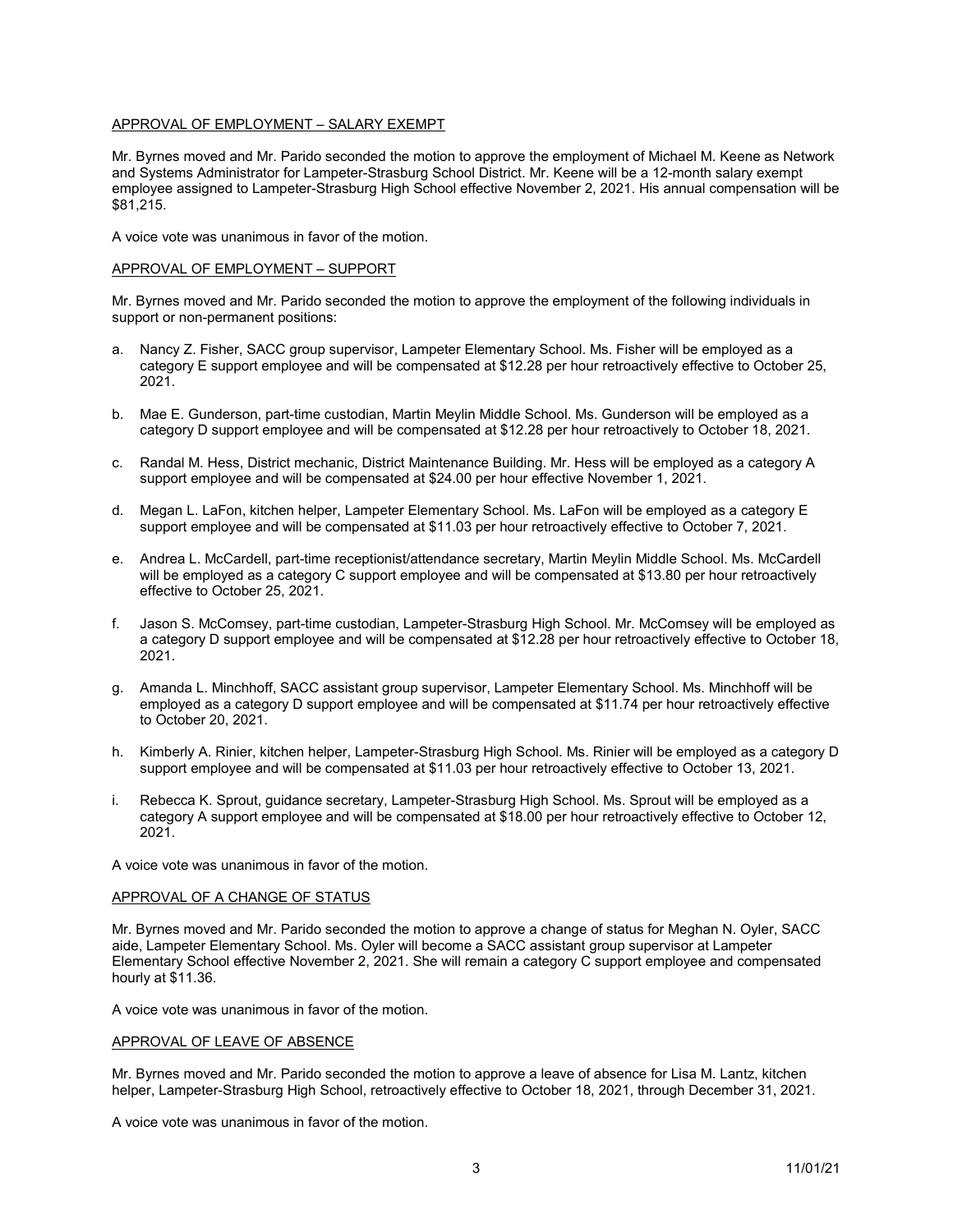# APPROVAL OF CHANGES TO SUPPLEMENTAL CONTRACTS

Mr. Byrnes moved and Mr. Parido seconded the motion to approve 2021-2022 additions and deletions to supplemental contracts, as follows:

| a. Andrew Hoover   | Baseball – 2nd Assistant – 60%           | \$3.294.78 | Deletion. |
|--------------------|------------------------------------------|------------|-----------|
| b. Austen Hannis   | Baseball – 2nd Assistant – 60%           | \$3.294.78 | Addition  |
| c. Taylor Garraffa | Soccer – Girls – 1st Assistant – 70%     | \$3.412.01 | Addition  |
| d. Michael Yowler  | Wrestling – $2nd$ Assistant – 50% of 50% | \$1.619.63 | Deletion. |

A voice vote was unanimous in favor of the motion.

# APPROVAL OF SUBSTITUTES

Mr. Byrnes moved and Mr. Parido seconded the motion to approve 2021-2022 substitutes in their respective capacities, as follows:

Certified Substitute<br>Klecko, Jacob J.

Grades 4-8 (4-6, Mathematics 7-8)

Emergency Certified Substitute<br>Arndt, Nathan W. All Instructional Areas PK-12 Arndt, Nathan W.<br>Spinosa, Michele All Instructional Areas PK-12

**Support Staff Substitute** Hartman, Noah J. Maines, Owens R.

A voice vote was unanimous in favor of the motion.

# RECOMMENDATION FOR APPROVAL OF VOLUNTEERS

Mr. Byrnes moved and Mr. Parido seconded the motion to approve 2021-2022 volunteers, as follows:

Havey, Brennan M. McComsey, Jason S. Russell, John M.

A voice vote was unanimous in favor of the motion.

### APPROVAL OF SUPPORT STAFF 2022-2023 HOURLY RATE RANGES

Mr. Byrnes moved and Mr. Parido seconded the motion to approve the Support Staff 2022-2023 Hourly Rate Ranges based on the PSBA market movement.

A voice vote was unanimous in favor of the motion.

# APPROVAL OF SALARY EXEMPT 10-MONTH 2022-2023 SALARY RANGES

Mr. Byrnes moved and Mr. Parido seconded the motion to approve the Salary Exempt 10-month 2022-2023 Salary Ranges based on the PSBA market movement.

A voice vote was unanimous in favor of the motion.

### APPROVAL OF SALARY EXEMPT 12-MONTH 2022-2023 SALARY RANGES

Mr. Byrnes moved and Mr. Parido seconded the motion to approve the Salary Exempt 12-month 2022-2023 Salary Ranges based on the PSBA market movement.

A voice vote was unanimous in favor of the motion.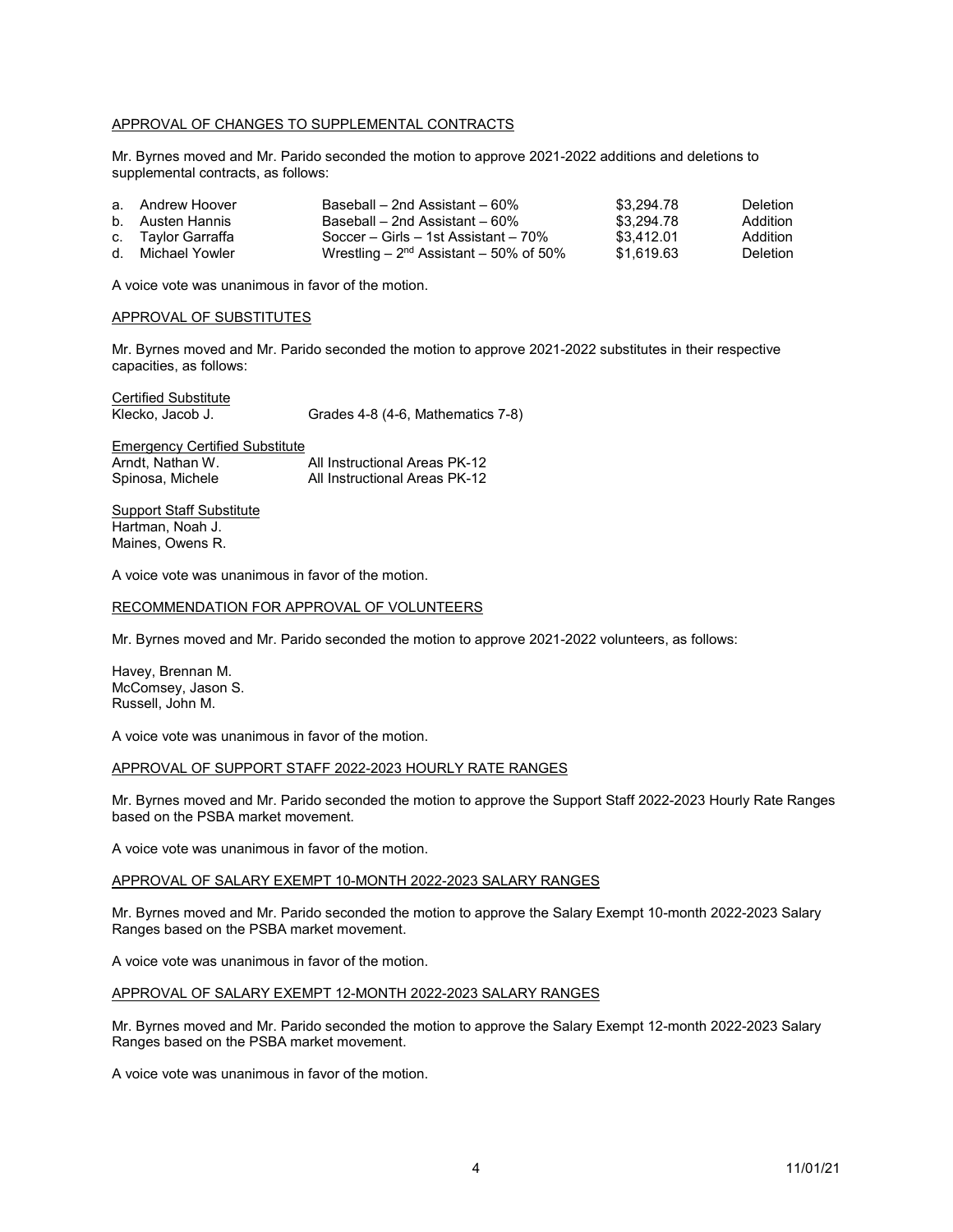# APPROVAL OF ADMINISTRATIVE 2022-2023 SALARY RANGES

Mr. Byrnes moved and Mr. Parido seconded the motion to approve the Administrative 2022-2023 Salary Ranges based on the PSBA market movement.

A voice vote was unanimous in favor of the motion.

# ACCEPTANCE OF 2020-2021 FINANCIAL STATEMENTS AND AUDIT

Mr. Beiler moved and Mrs. Spahn seconded the motion to approve the acceptance of the 2020-2021 financial statements and audit as presented by BBD, LLP, at the October 18, 2021, Board Workshop meeting.

A voice vote was unanimous in favor of the motion.

# APPROVAL OF ACT 34 RESOLUTION CONCERNING THE EARLY CHILDHOOD/KINDERGARTEN CENTER

Mr. Stoltzfus presented the Act 34 Resolution to establish Maximum Building and Project Costs, conduct a public hearing and complete a booklet describing the project for the Early Childhood/Kindergarten Center, as attached to these Minutes. Thereafter, Mr. Beiler moved and Mr. Byrnes seconded the motion to adopt the resolution, as presented to the Board, approving the matters set forth therein relating to the Early Childhood/Kindergarten Center project of the District.

On roll call vote: Ayes: Mr. Arnst, Mr. Beiler, Mr. Byrnes, Mrs. Herr, Mr. Knarr, Mr. Parido, Mrs. Spahn Abstain: None Nays: None Absent: Mr. Kimmel, Mrs. Pontz

### APPROVAL OF COMPREHENSIVE PLAN AND ADDITIONAL STATE REQUIRED PLANS

Mr. Parido moved and Mrs. Spahn seconded the motion to approve the Lampeter-Strasburg School District 2021- 2024 Comprehensive Plan and other state required plans, including:

Chapter 16 Gifted Education<br>Chapter 49 Induction Chapter 49<br>Act 48 Professional Development

A voice vote was unanimous in favor of the motion.

### APPROVAL OF THE 2021-2022 LOCAL OCCUPATIONAL ADVISORY COMMITTTEE

Mr. Byrnes moved and Mr. Beiler seconded the motion to approve the 2021-2022 Local Occupational Advisory Committee members, as follows:

- a. Jeremy Brian
- b. Alex Brubaker
- c. Christopher Burkhart
- d. Michael Corradino
- e. Andrew Godfrey, Ed.D.
- f. Dana Good
- g. Barry Harnish
- h. Dale Hershey
- i. Anita Martin
- j. Kathryn Janae McMichael
- k. Holly Oberholtzer
- l. Patricia Pontz
- m. Jackson Price
- n. Bob Sangrey
- o. Scott Sheely
- p. Donald Welk, Jr.

A voice vote was unanimous in favor of the motion.

# DISTRIBUTION OF THE 2021-2026 GROWTH PROJECTION REPORT

Dr. Peart remarked on the 2021-2026 Growth Projection Report.